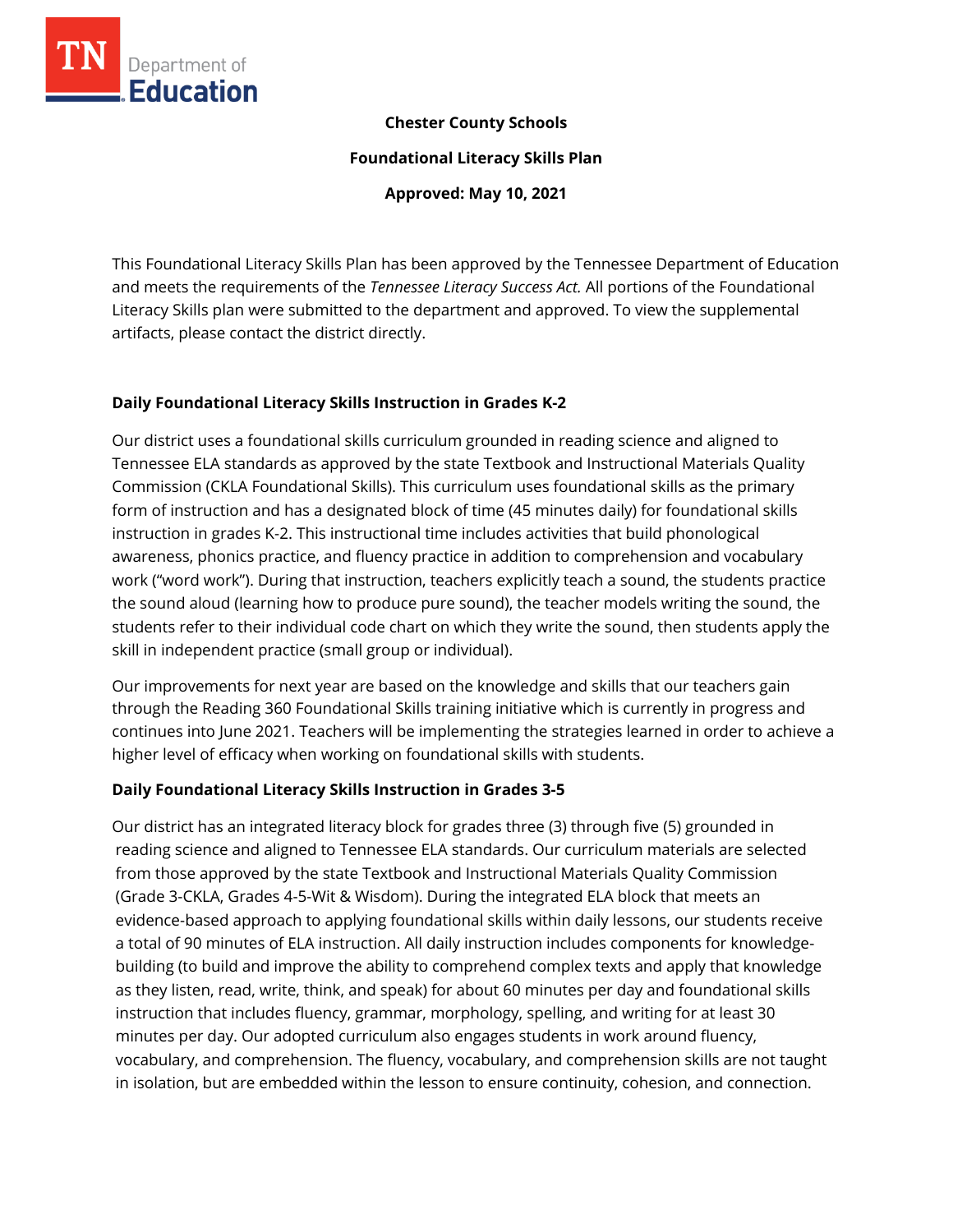Department of **Education** 

It is currently the district's plan to improve our teachers' foundational skills set by having the teachers complete the asynchronous first week of Reading 360 Foundational Skills training. That training is scheduled to be released by the State in mid-May. Near the time of release, district leadership will develop a plan for 3-5 teachers to participate in the training.

# **Approved Instructional Materials for Grades K-2**

Amplify ‐ K‐5 Core Knowledge Language Arts

# **Approved Instructional Materials for Grades 3-5**

Great Minds ‐ 3‐5 Wit and Wisdom

# **Universal Reading Screener for Grades K-5. This screener complies with RTI<sup>2</sup>and Say Dyslexia requirements.**

Schools use Aimsweb as the universal screener, but the district is considering using the TN Universal Reading Screener once it is provided.

#### **Intervention Structure and Supports**

#### K‐3

The students are placed in small groups with trained interventionists. Often the interventionists are teachers and some students are with special ed. teachers. We administer the Core Phonics Survey to pinpoint the specific phonics deficit. Then we use materials such as the "Barton Program", "Danco Phonics" and "West Virginia Phonics" to target those specific areas of need.

Students that score below grade level on CASE are then administered the Aimsweb benchmark in Reading and/or Math. We also have depended heavily on teacher recommendation this year since we are new to using CASE. Written Expression screener is given to all students in grades 1‐3 three times per year.

#### 4‐5

If students score below the 25th percentile on any Aimsweb assessment they are considered for RTI. Tier 2‐ 24th percentile‐10th percentile and Tier 3‐ 9th percentile‐ 1st percentile When students are placed in RTI, a letter explaining the RTI process is sent home. Letters are also sent home after each round of RTI meetings. RTI Team meetings occur every 4.5 weeks to make changes to each student's intervention plan. The teacher input form is a very important part of these meetings. We also look at student progress monitoring data. Changes made could be group makeup, interventionist, type of intervention, tier level, etc. Progress Monitoring occurs weekly (usually on Friday). Assessments are one minute timed, with the exception of the Maze (3 min) , Number Sense Fluency (8 min), and Problem Solving (8 min).

Phonics‐ If a student scores below 25% on ORF, we give them a core phonics screener to determine if there is a need for phonics instruction. When a student is placed in a specific phonics group, they are also monitored weekly on an untimed list of skill‐specific words. Our primary phonics intervention is Danco Phonics. We also have West Virginia Phonics, and